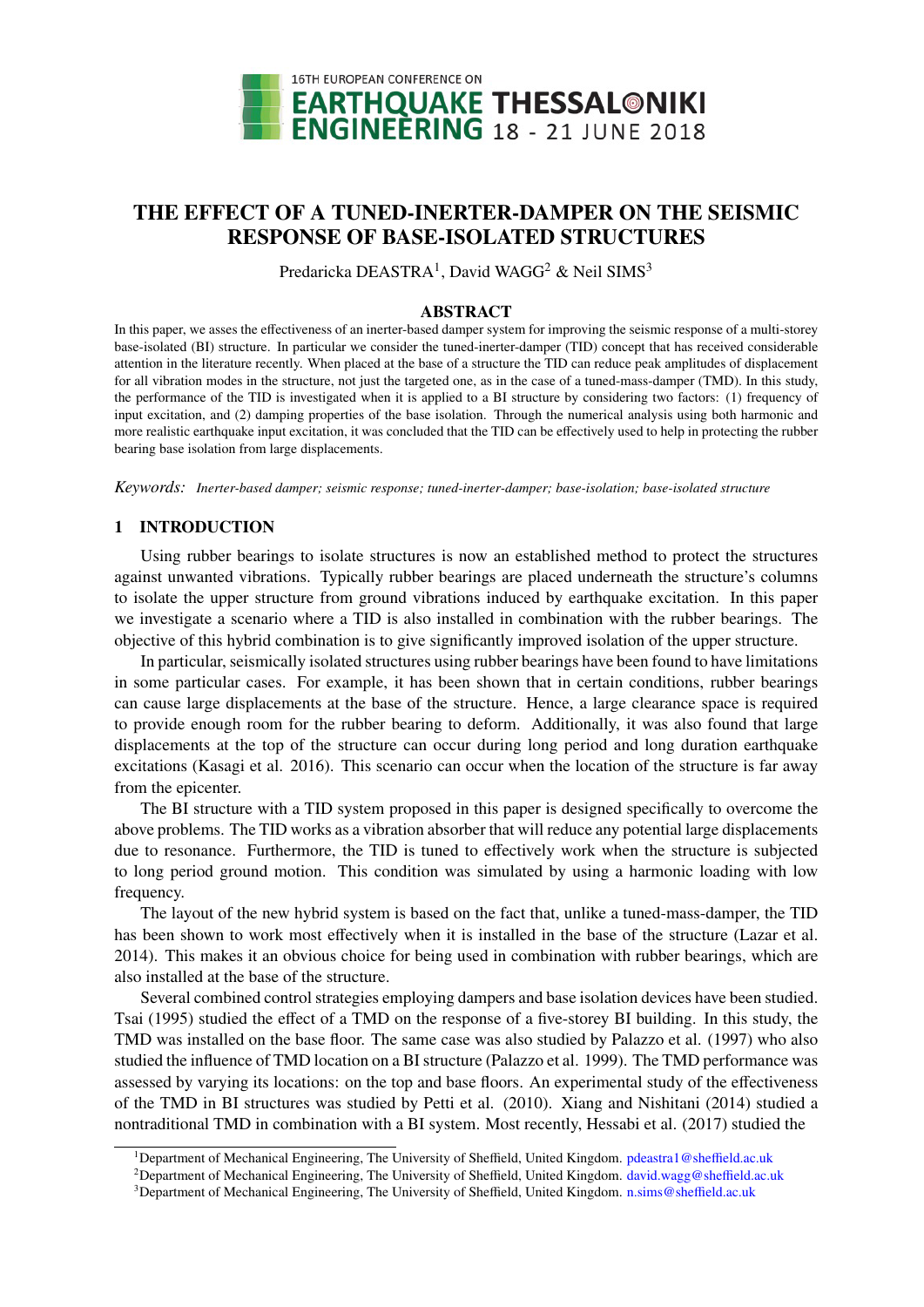performance of the TMD in BI structure by considering the nonlinearities of the isolation system.

Employing an inerter-based device on a BI structure has been discussed by Saitoh (2012) and Saitoh (2014). Several layouts were studied in combination with rubber bearings modeled as linear springdashpot elements. The inertance is achieved by a rack-and-pinion type of inerter which is also called a gyro-mass damper. One of the models has the inerter element in parallel with a linear spring and in series with a linear viscous damping element. This configuration of TID layout was also studied in Lazar et al. (2014) and Hu et al. (2015). However, the study was limited to a single mass BI system. The application of inerter-based devices in multi-storey BI structures was studied by Hashimoto et al. (2015). The authors considered the use of tuned-mass-damper-inerter (TMDI) to mitigate the response of multi-storey BI structures. Most recently, a combined TMDI and BI has also been studied by De Domenico and Ricciardi (2017) and De Domenico et al. (2018).

To the authors knowledge, no study has discussed the use of a TID in a multi-storey BI structure. Therefore, in this paper we study the performance of a TID on a multi-storey BI structure and also investigate the influence of its isolation damping on the effectiveness of the TID. Comparisons will be made with the same model with just base isolations, so that we can critically assess the potential performance of the new hybrid system in comparison to the existing methodology. Furthermore, results from a numerical study will be presented, in which we consider the performance of the new combined TID-BI system to more realistic earthquake inputs as well as comparing these results to a system with just base isolation.

### 2 STRUCTURAL SYSTEM

In order to assess the feasibility of the proposed strategy, one structural system adopted from Tsai (1995) was used in this analysis. The structure is a five-storey base-isolated building as shown in Figure 1(b). The properties of mass, stiffness, and damping for each floor of the superstructure are assumed to be the same,  $m_i$  = 3500 kg,  $k_i$  = 35000 kN/m, and  $c_i$  = 35 kNs/m, where  $i$  ={2,3,4,5,6}. The mass  $m_b$  and stiffness  $k_b$  of the base isolation system are given as 3500 kg and 210 kN/m. These values are zero for the case of fixed-base structure as shown in Figure 1(a).

The equation of motion of the BI structure (Figure 1(b)) subject to ground motion  $a_g$  is

$$
\mathbf{M}\ddot{\mathbf{u}} + \mathbf{C}\dot{\mathbf{u}} + \mathbf{K}\mathbf{u} = -\mathbf{M}\mathbf{r}a_g \tag{1}
$$

where

$$
\mathbf{M} = \begin{bmatrix} m_b & 0 & 0 & 0 & 0 & 0 \\ 0 & m_2 & 0 & 0 & 0 & 0 \\ 0 & 0 & m_3 & 0 & 0 & 0 \\ 0 & 0 & 0 & m_4 & 0 & 0 \\ 0 & 0 & 0 & 0 & m_5 & 0 \\ 0 & 0 & 0 & 0 & 0 & m_6 \end{bmatrix}; \mathbf{u} = \begin{bmatrix} u_b \\ u_2 \\ u_3 \\ u_4 \\ u_5 \\ u_6 \end{bmatrix}; \mathbf{r} = \begin{bmatrix} 1 \\ 1 \\ 1 \\ 1 \\ 1 \\ 1 \end{bmatrix}
$$
(2)

and

$$
\mathbf{K} = \begin{bmatrix} k_b + k_2 & -k_2 & 0 & 0 & 0 & 0 \\ -k_2 & k_2 + k_3 & -k_3 & 0 & 0 & 0 \\ 0 & -k_3 & k_3 + k_4 & -k_4 & 0 & 0 \\ 0 & 0 & -k_4 & k_4 + k_5 & -k_5 & 0 \\ 0 & 0 & 0 & -k_5 & k_5 + k_6 & -k_6 \\ 0 & 0 & 0 & 0 & -k_6 & k_6 \end{bmatrix}
$$
(3)  

$$
\mathbf{C} = \begin{bmatrix} c_b + c_2 & -c_2 & 0 & 0 & 0 & 0 \\ -c_2 & c_2 + c_3 & -c_3 & 0 & 0 & 0 \\ 0 & -c_3 & c_3 + c_4 & -c_4 & 0 & 0 \\ 0 & 0 & -c_4 & c_4 + c_5 & -c_5 & 0 \\ 0 & 0 & 0 & -c_5 & c_5 + c_6 & -c_6 \\ 0 & 0 & 0 & 0 & -c_6 & c_6 \end{bmatrix}
$$
(4)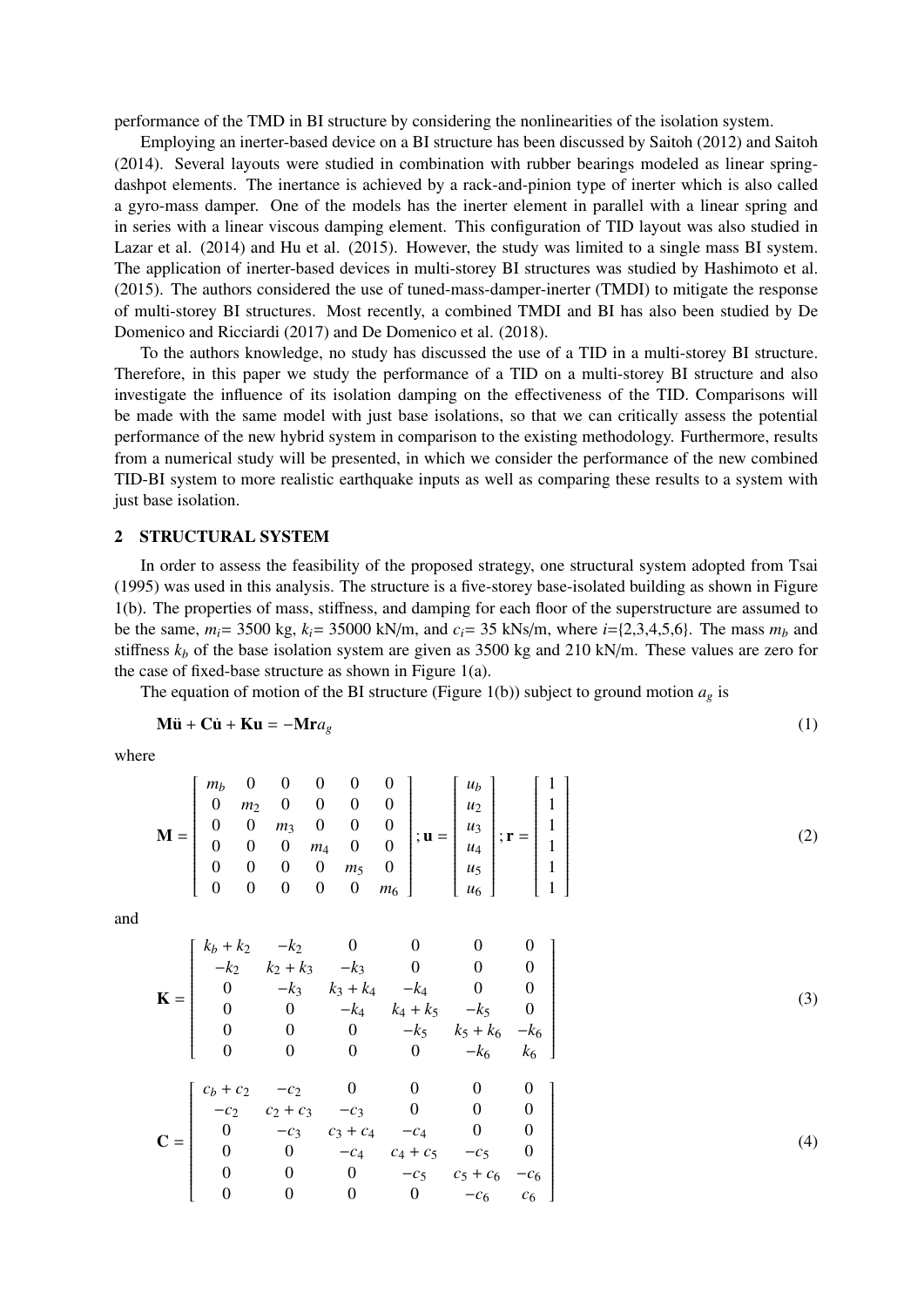

Figure 1: (a) Fixed-base structure (b) BI without TID (c) BI with a TID

M,K, and C are the the mass, stiffness, and damping matrices of the BI structure, and *a<sup>g</sup>* is the ground motion. The matrix *u* is relative to the ground displacement. The isolation damping is  $c_b$ =2.66 kNs/m. The natural frequency of the BI structure is  $\Omega = [\omega_1, \omega_2, \omega_3, \omega_4, \omega_5] = [0.5, 8.3, 15.9, 22.5, 27.5, 30.7]$ Hz. When a TID is installed into the BI structure (Figure 1(c)), the new equation of motion is given as

$$
\overline{\mathbf{M}}\ddot{\mathbf{v}} + \overline{\mathbf{C}}\dot{\mathbf{v}} + \overline{\mathbf{K}}\mathbf{v} = -\overline{\mathbf{M}}\mathbf{q}a_g
$$
 (5)

where

$$
\overline{\mathbf{M}} = \begin{bmatrix} m_b & 0 & 0 & 0 & 0 & 0 & 0 \\ 0 & m_2 & 0 & 0 & 0 & 0 & 0 \\ 0 & 0 & m_3 & 0 & 0 & 0 & 0 \\ 0 & 0 & 0 & m_4 & 0 & 0 & 0 \\ 0 & 0 & 0 & 0 & m_5 & 0 & 0 \\ 0 & 0 & 0 & 0 & 0 & m_6 & 0 \\ 0 & 0 & 0 & 0 & 0 & 0 & b_d \end{bmatrix}; \mathbf{v} = \begin{bmatrix} u_b \\ u_2 \\ u_3 \\ u_4 \\ u_5 \\ u_6 \\ u_7 \end{bmatrix}; \mathbf{q} = \begin{bmatrix} 1 \\ 1 \\ 1 \\ 1 \\ 1 \\ 1 \\ 0 \end{bmatrix}
$$
 (6)

and

$$
\overline{\mathbf{K}} = \begin{bmatrix} k_d + k_b + k_2 & -k_2 & 0 & 0 & 0 & 0 & -k_d \\ -k_2 & k_2 + k_3 & -k_3 & 0 & 0 & 0 & 0 \\ 0 & -k_3 & k_3 + k_4 & -k_4 & 0 & 0 & 0 \\ 0 & 0 & -k_4 & k_4 + k_5 & -k_5 & 0 & 0 \\ 0 & 0 & 0 & -k_5 & k_5 + k_6 & -k_6 & 0 \\ 0 & 0 & 0 & 0 & -k_6 & k_6 & 0 \\ -k_d & 0 & 0 & 0 & 0 & 0 & k_d \end{bmatrix}
$$
(7)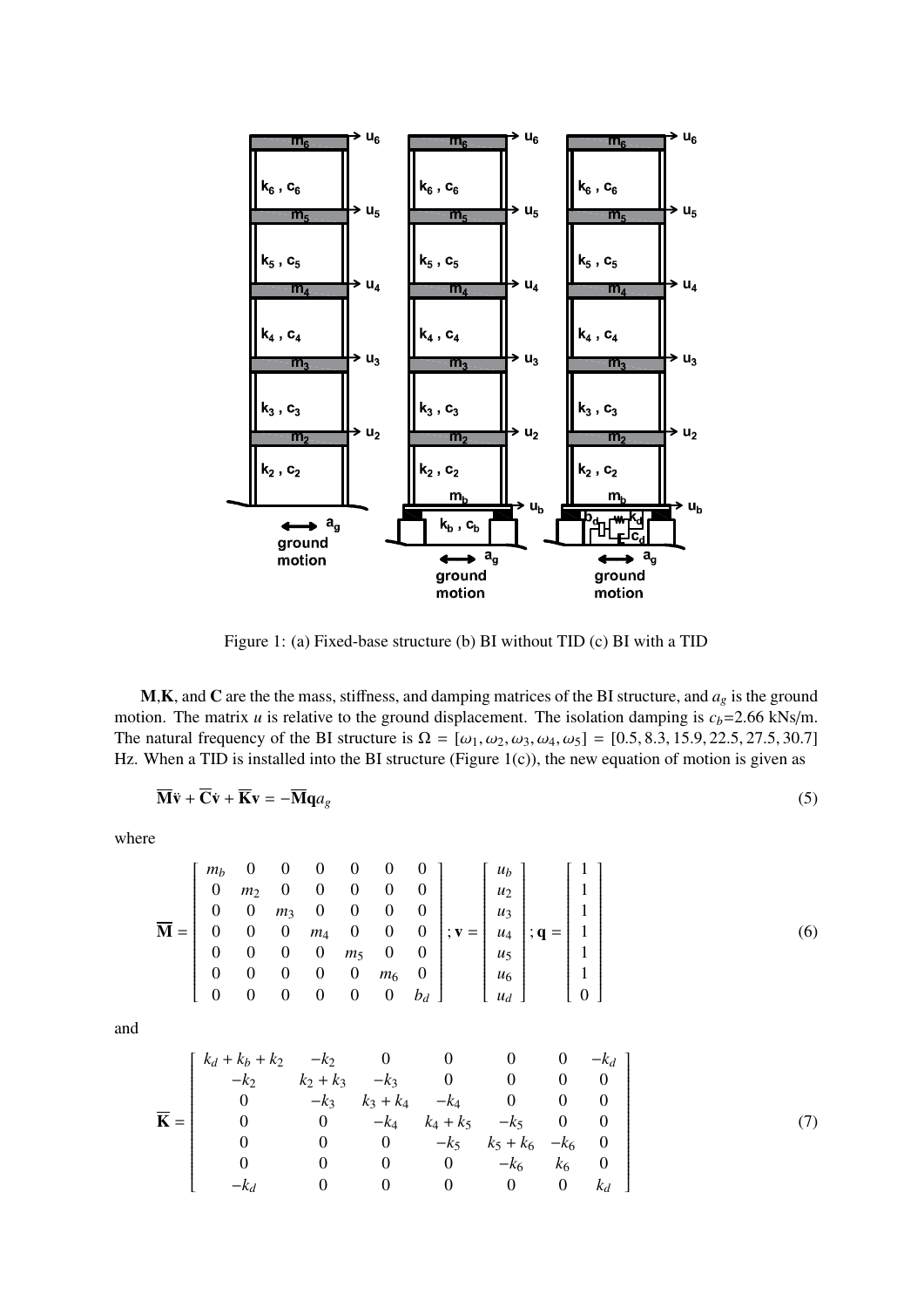$$
\overline{\mathbf{C}} = \begin{bmatrix}\n c_d + c_b + c_2 & -c_2 & 0 & 0 & 0 & 0 & -c_d \\
-c_2 & c_2 + c_3 & -c_3 & 0 & 0 & 0 & 0 \\
0 & -c_3 & c_3 + c_4 & -c_4 & 0 & 0 & 0 \\
0 & 0 & -c_4 & c_4 + c_5 & -c_5 & 0 & 0 \\
0 & 0 & 0 & -c_5 & c_5 + c_6 & -c_6 & 0 \\
0 & 0 & 0 & 0 & -c_6 & c_6 & 0 \\
-c_d & 0 & 0 & 0 & 0 & 0 & c_d\n\end{bmatrix}
$$
\n(8)

where  $b_d$ ,  $k_d$  and  $c_d$  are the parameters of the TID : inertance, stiffness, and damping.  $u_d$  is the TID displacement relative to the ground.

#### 3 COMBINED CONTROL STRATEGY : BI-TID

As shown in Figure 1(c), the TID is installed below the base floor at the same location with the isolation system. It has been previously demonstrated that the optimum location for the TID in a multi-DOF structure is at the base of the structure where the maximum acceleration occurs (Lazar et al. 2014). This is one of the benefits of applying the TID as it does not contribute on the additional mass into the upper structure as in the TMD case.

The tuning of the TID is assumed to follow the tuning rules of the TMD by Den Hartog. The tuning relations are (Lazar et al. 2014)

$$
m_d = \mu_m m_{eff1} \quad ; \quad k_d = \frac{\mu_m (1 - \mu_m / 2)}{(1 + \mu_m)^2} \quad ; \quad \zeta_{opt} = \sqrt{\frac{3\mu_m}{8(1 + \mu)(1 - \mu / 2)}} \quad ; \quad c_d = 2\zeta \sqrt{\frac{k_d}{m_d}} m_d(9)
$$

In this study, the TMD mass ratio  $\mu$  is given as 0.05, which gives a TMD mass of  $m_d$ =1050 kg.  $m_{eff1}$  and  $k_{eff1}$  are the effective modal mass and stiffness of the first vibration mode, and  $\zeta$  is the TMD damping ratio. It has been concluded from the previous study by Lazar et al. (2014) that the TID can be designed to have a similar performance to that of a TMD by making the transfer function ratio between TID and TMD to be  $\Phi_{n,1}^2/\Phi_{1,1}^2$ , where  $\Phi_{i,1}$  is the *i* − *th* element of the first eigenvector of a *n*-DOF structure. Finally, the parameters of the TID are obtained and given in Table 1. structure. Finally, the parameters of the TID are obtained and given in Table 1.

| <b>Control system</b> | TMD  | TID   |
|-----------------------|------|-------|
| $\mu_m(\mu_b)$        | 0.05 | 0.052 |
| $m_d(b_d)(kNs^2/m)$   | 1.05 | 1.08  |
| $k_d(kN/m)$           | 9.20 | 9.48  |
| $c_d(kNs/m)$          | 0.84 | 0.87  |

Table 1: Control system parameters

It was found from the frequency response function of the system that the TID stiffness given in Table 1 does not give the optimum solution. This is because the tuning is based on an undamped structure assumption, whereas in the reality, the structure with BI is damped. Therefore, further iteration is required in order to achieve an optimum stiffness value. As illustrated in Figure  $2(c)$ , an optimum TID stiffness obtained from the iteration process is  $k_d = 10.28$  kN/m.

### *3.1 Frequency-domain analysis*

In the Laplace domain, the equation of motion of the BI structure with a TID can be written as

$$
\overline{\mathbf{M}}s^2U + \overline{\mathbf{C}}sU + \overline{\mathbf{K}}U = -\overline{\mathbf{M}}s^2R
$$
 (10)

where *U* and *R* are Laplace transform of floor displacement and ground displacement. So, the frequency response of the system can be obtained from

$$
T = \frac{-\overline{\mathbf{M}}s^2}{\overline{\mathbf{M}}s^2 + \overline{\mathbf{C}}s + \overline{\mathbf{K}}}
$$
(11)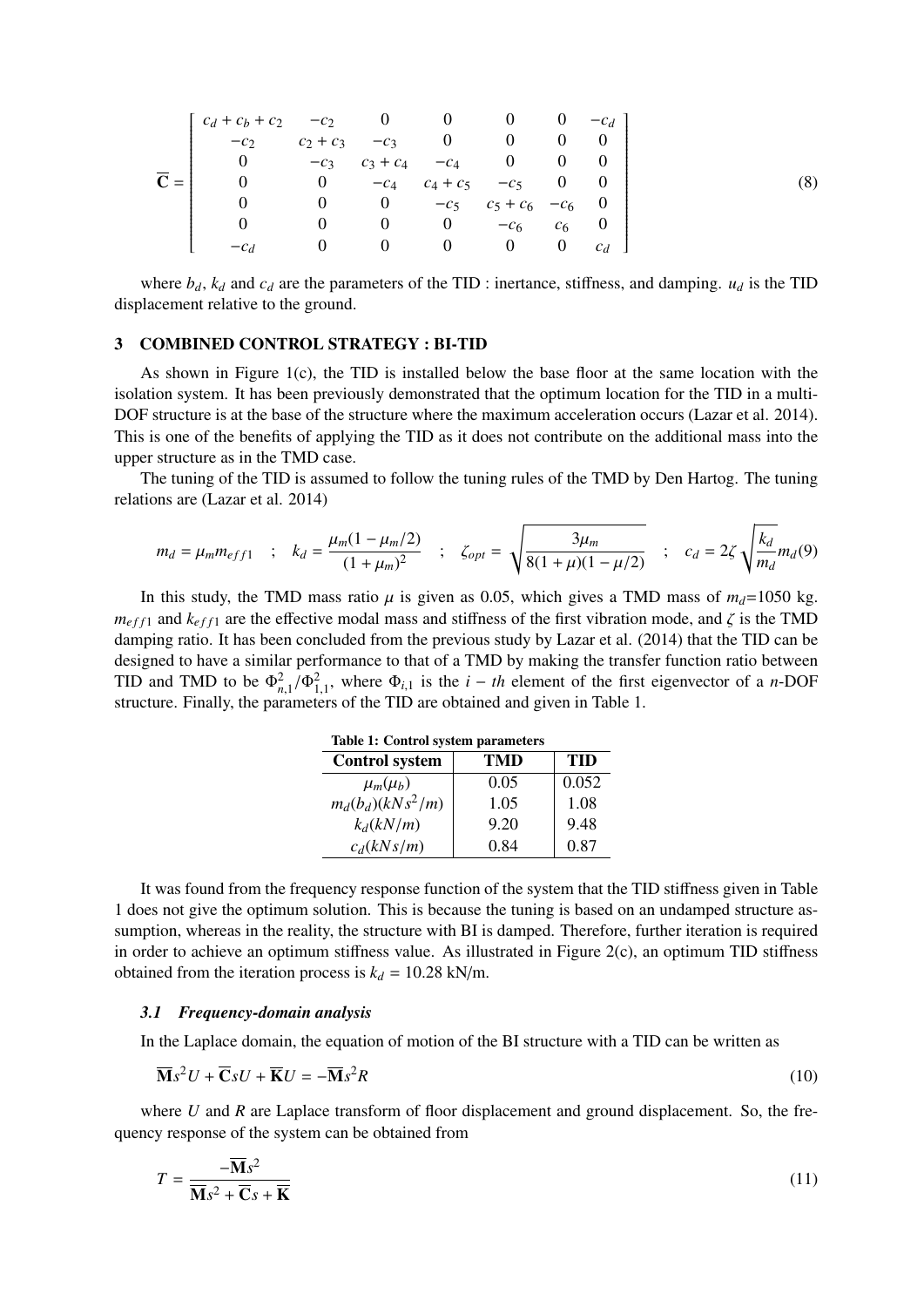The frequency response of the systems is given in Figure 2. Figure 2(a) shows the frequency response of all three systems. It can be seen that the BI system can effectively shift the natural frequency of the fixed-base structure to a lower value (i.e. to the left in the Figure). The first natural frequency of the fixedbase structure is around 4.8Hz, which is reduced to be 0.5 Hz when BI system is provided. This is due to the lateral flexibility of the BI system. The BI system also makes the oscillation of the superstructure become more uniform with smaller inter-storey drift. This is the reason why its higher vibrations modes are insignificant.

Despite of the superior isolation effect given by the BI system at the higher frequency vibrations, this BI structure is vulnerable to low frequency vibrations, in this case less than 1 Hz. In earthquake engineering, this is acceptable because most of the earthquakes have a predominant frequency higher than this (Tsai 1995). However, in some cases, for example for long period earthquakes whose predominant frequency are low, could be dangerous for the BI structure due to resonance. Therefore, in this paper the TID is designed to protect the BI structure from low frequency vibrations.

Figure 2(c) shows how the TID can be tuned to the first fundamental frequency of the BI structure. As a result, the peak amplitude of the response is significantly reduced. Figure 2(b) shows that the peak amplitude reduction does not only occur at the first vibration mode of the structure, but also at the higher modes, as can be seen in Figure 2(d) where the peak response at the second vibration mode is also reduced. This is one of the benefits of the TID compared to the TMD. It was concluded in Lazar et al. (2014) for the case of fixed-base MDOF structure, that the TID is capable of reducing the peak response of all the vibration modes, not just the targeted one.



Figure 2: Frequency response functions for ground excitation (a) top storey, for all three configurations (b) base storey for BI and TID configurations (c) zoomed in at  $\omega_1 = 0.5$ Hz (d) zoomed in at  $\omega_2 = 8.3$ Hz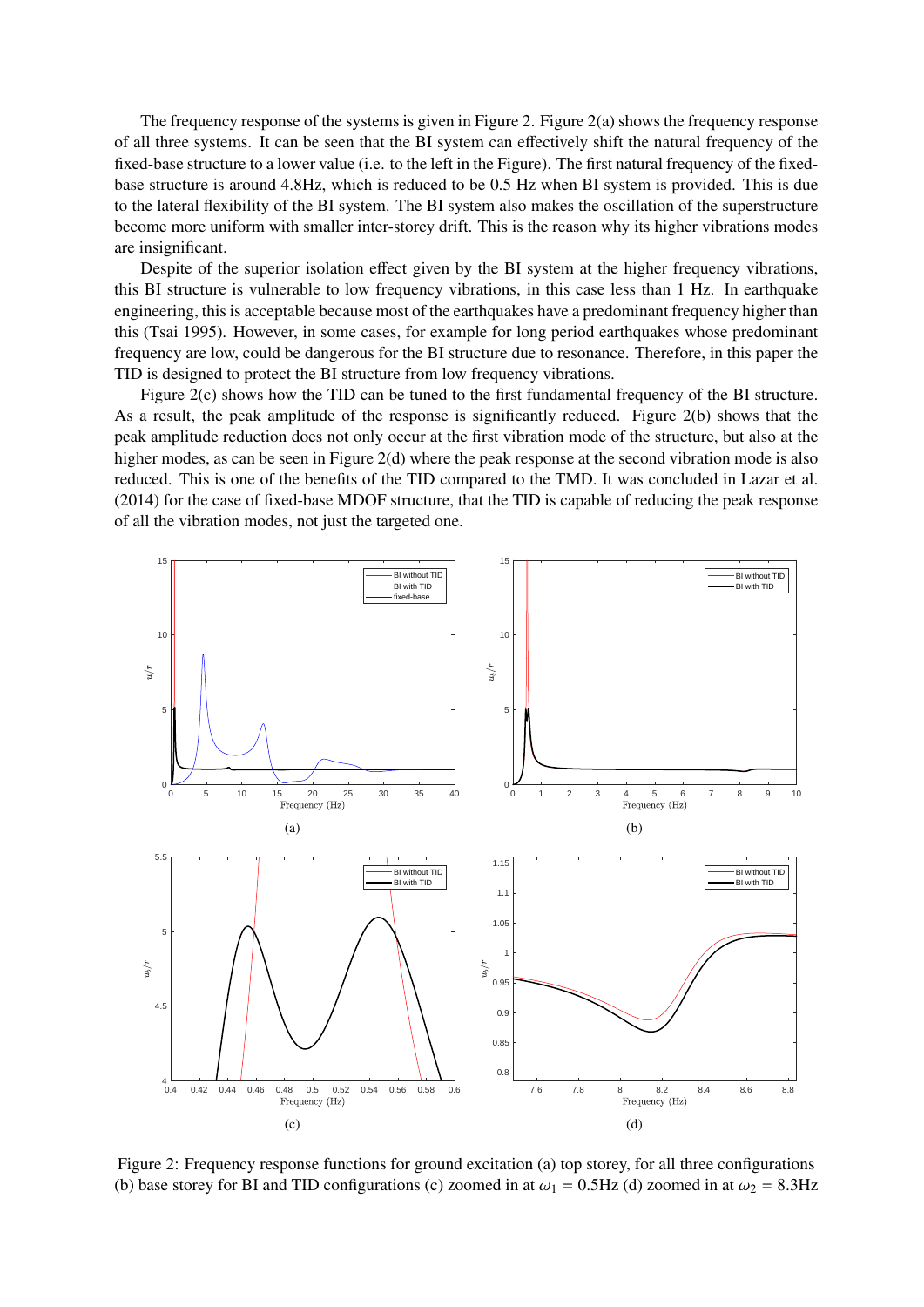#### *3.2 Time-domain analysis*

In this time domain-analysis, the structures were investigated by applying two types of base excitations, harmonic and El Centro ground motions. The harmonic ground motion is a sine wave form,  $a_g = \sin(\omega t)$ , with  $\omega$  is the frequency which was varied into four different scenarios: below the first natural frequency, near the first natural frequency, higher than the first natural frequency, and near the second natural frequency of the BI structure. The first three scenarios were also previously studied by Tsai (1995) for the case of TMD in BI structures.



Figure 3: Base displacement subject to harmonic excitation with frequency of (a) 2Hz (b) 0.5Hz (c) 0.25Hz (d) 8.3Hz

Figure 3 illustrates how the base displacement responses vary for different scenarios. Figure 3(a) shows the displacement response to the harmonic loading with a frequency of 2Hz which is higher than the first natural frequency of the BI structure. It can be seen that the TID can effectively reduce the response for the first 25 seconds. However, its effectiveness is reduced after the first 25 seconds. Similar results were also obtained from the fourth case in Figure 3(d), where the excitation frequency is around the 2<sup>nd</sup> natural frequency of the BI structure. The TID is less effective when the excitation frequency is less than the first fundamental frequency of the BI structure as can be seen in Figure 3(c).

The most promising results of using the TID is given by Figure 3(b), which is the case of when the excitation frequency is around the first natural frequency of the BI structure. From these scenario, it can be concluded that the TID is mostly effective in reducing the structural response when the excitation is around the first fundamental frequency of the BI structure. A similar conclusion was also found in (Tsai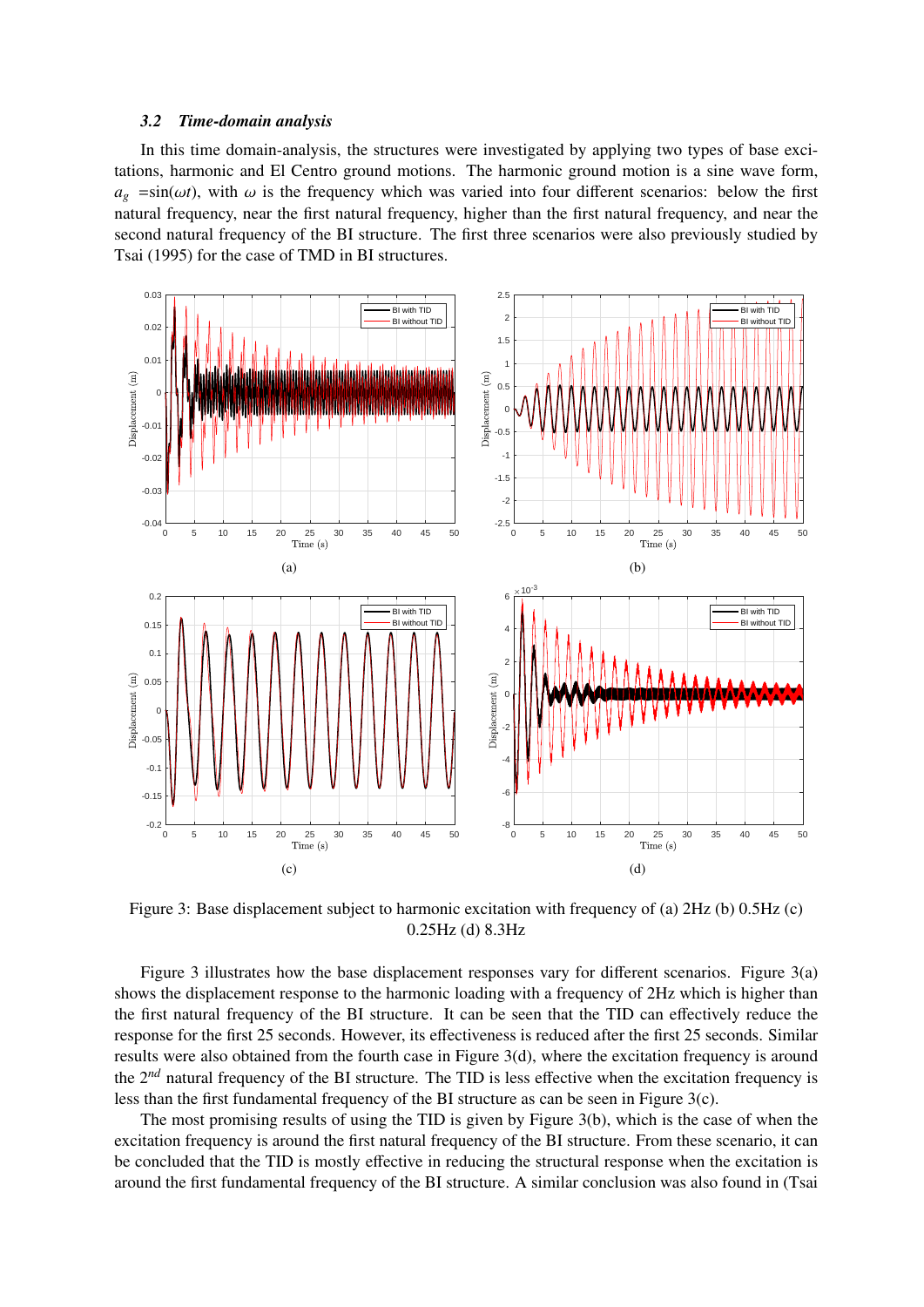1995) for the case of using TMD in BI structures. This phenomenon can be explained by the frequency response discussed in previous section. As can be seen in Figure 2(b) and 2(c), the response magnitude is significantly reduced at the first vibration mode. Furthermore, some reduction also occurs almost at all vibration modes.

The performance of the structures subject to more realistic ground excitation was investigated by using El Centro ground motion. Since the vibration predominant frequency is higher than the first fundamental frequency of the structure, therefore it can be expected some reduction should occur on the time-history response of the structure. It is exactly what happens to the structures as shown in Figure 4(a). The fixed-base floor displacement is relative to the ground displacement, where the BI structure displacement is relative to the base floor displacement. The benefit of using the TID can be clearly seen in Figure 4(b) for top floor displacement and Figure 4(c) for base displacement. As discussed in the previous section, the inter-storey drift is significantly reduced in a BI structure as shown in Figure 4(d) which is the reason why only the first vibration mode is significant in a BI structure. From this Figure, it can be seen that the floor displacements relative to the base displacement (for BI structure) or ground displacement (for fixed-based structure) are significantly reduced. It is also concluded from these Figures that the TID is also capable of reducing the inter-storey drift of the BI structure.



Figure 4: Structural response subject to El Centro ground motion, relative to the ground,  $c_b$  = 2.66kNs/m : (a) and (b) top displacement (c) base displacement (d) all floors displacement

Further analysis investigated the influence of the damping of the isolation system. In (Tsai 1995), it was concluded that the performance of the TMD becomes less effective when the damping of the isolation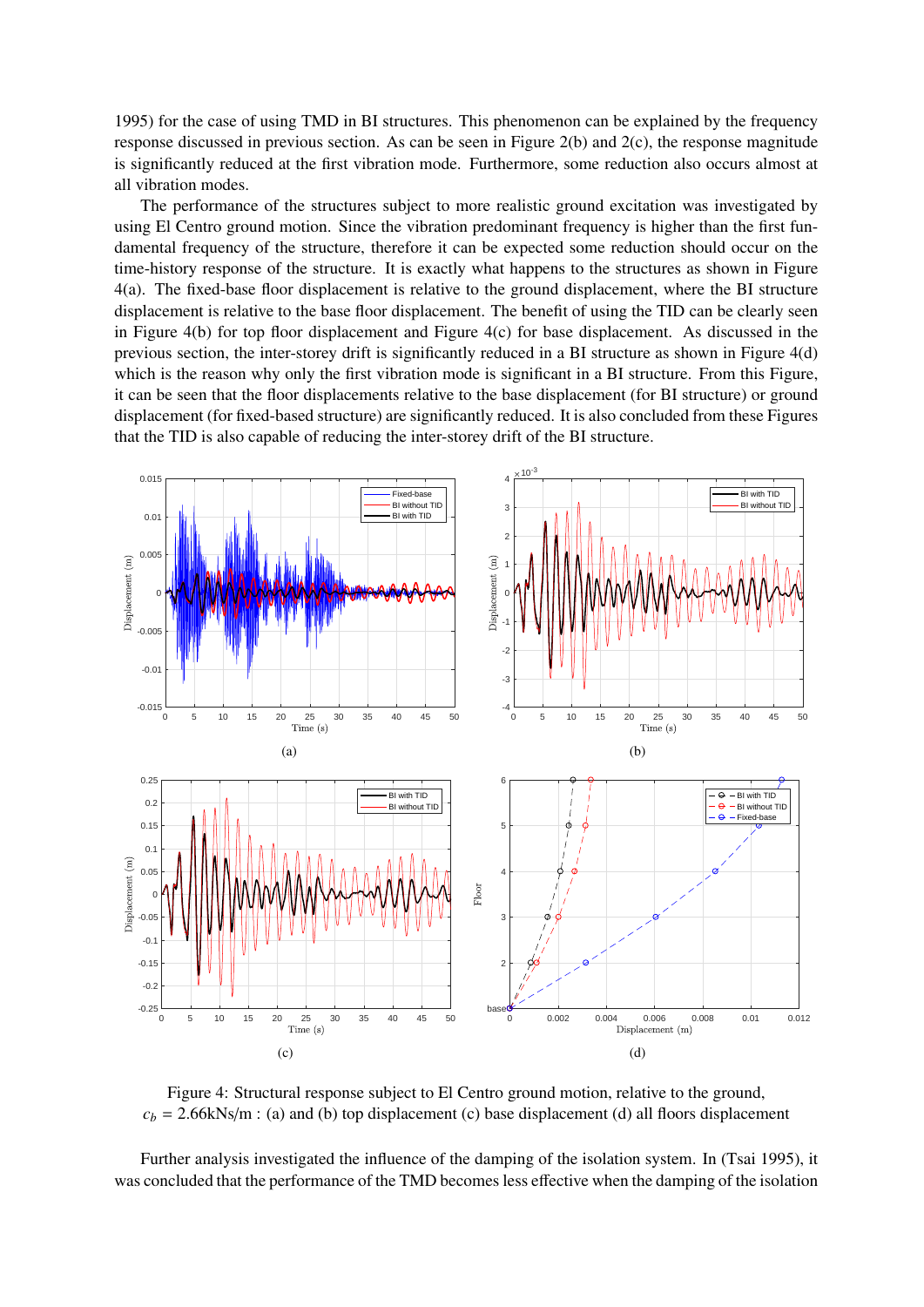system is increased. In this study, the same conclusion also applies for the TID in BI structures. When the isolation damping  $c<sub>b</sub>$  is increased to 6.64 kNs/m, the influence of the TID becomes less significant compared to when the isolation damping is 2.66 kNs/m. As illustrated in Figure 5(a) and 5(b), the top floor displacement of the BI structure is slightly reduced when using a TID. The similar results also applies for the best displacement and inter-storey drift as shown in Figure 5(c) and 5(d).



Figure 5: Structural response subject to El Centro ground motion, relative to the ground,  $c_b$  = 6.64kNs/m : (a) and (b) top displacement (c) base displacement (d) all floors displacement

### 4 CONCLUSIONS

This paper shows the performance of a TID in a multi-storey BI structure. The combination of the TID absorber and isolation effect from the isolation system (rubber bearings), significantly decreases the storey drift amplitude around the resonant frequency by (i) splitting the peak as a TMD would, and (ii) reducing the maximum amplitude on the split peaks. Two factors were considered in the analysis: (1) the frequency of the input excitation, and (2) damping properties of the isolation. Through the numerical analysis, the TID has been found to be more effective when the structure is subject to input excitation whose frequency is near or higher than the natural frequency of the BI structure. However, it shows little effect when the excitation frequency is below the natural frequency of the structure. A similar insignificant effect also occurs when the isolation has more damping. These results have confirmed the capabilities of the TID in protecting the base isolation system from large displacements due to resonance. These results demonstrate that this combined control strategy of TID-BI systems should be developed further for potential applications in structural engineering.